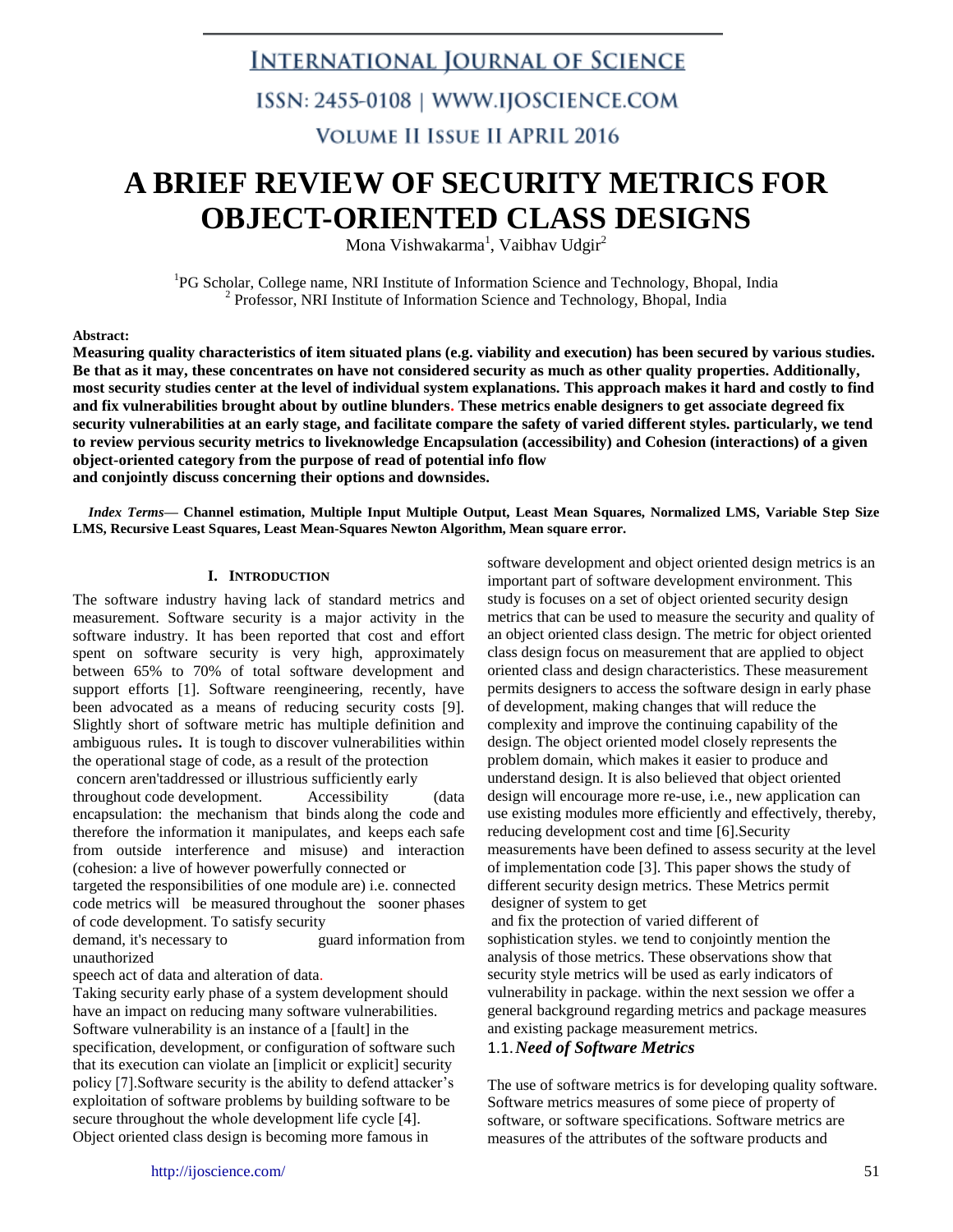processes. Software metrics are measures that could be used to measure different characteristics of a software system.

#### II. RELATED WORK

Most present studies on programming security concede that there is no such thing as a totally secure system, be that as it may, there are in any case different methods for diminishing security dangers and vulnerabilities [8] [9]. One of these is the requirement of security in the execution.

A few activities have been directed to research data course through PC program code. This has been considered utilizing a few methodologies, including sort investigation [10] and information/control-stream examination [11].

Another methodology is to implement security at right on time periods of the product improvement lifecycle, for example, at the outline stage. One of the soonest concentrates on around there was the improvement of programming security outline standards by Saltzer and Schroeder [12]. These standards were expected as direction to create secure frameworks, chiefly working frameworks.

Cleric's [13] and McGraw's [14] writings distinguished a few comparable security plan standards. Nonetheless, these standards were not fit for evaluating the security levels of projects. Accordingly, there is a requirement for security measurements in view of these standards to unbiasedly measure the security of a given system specifically from its configuration curios. Characterizing programming security measurements is another method for decreasing project security dangers and vulnerabilities. An existing methodology which is utilized by software engineers to evaluate the level of security of given system code is taking into account the distinguishing proof of vulnerabilities [15] [9]. A study directed by Chowdhury et al. [3] characterized a number of security measurements that evaluate the security of a given project in light of code reviews. These measurements require full usage of the framework to evaluate its security. This methodology makes it difficult to settle security mistakes at the outline time and is costly in terms of time and assets. Furthermore, measuring the security of the framework's engineering has been finished by Manadhata et al. [2]. This study concentrated on the framework's 'assault surface'. Additionally, a study that characterized outline measurements which measure certain product quality properties was directed by Bansiya [16]. He recognized a methodology to enhance the Quality Model for Object-Oriented Outline (QMOOD) [5]. The model intends to gauge the nature of different article arranged configuration qualities for example; reusability, adaptability, and usefulness based on their pertinence to certain quality configuration properties (e.g. deliberation, union, and coupling). Despite the fact that the study secured most plan quality traits, it did not consider security. Since security is a quality prerequisite [1], building up various security measurements in view of the QMOOD quality

configuration properties is the best choice for planning measurements. Characterizing an arrangement of measurements which assesses the security of a given project in light of its outline antiques instead of its source code would diminish the expense of settling security outline vulnerabilities by identifying these vulnerabilities at an early stage. Bandar Alshammari, Colin Fidge and Diane Corney [14] defined a number of security metrics for object-oriented designs. These metrics are easy to capture and apply once a given class is designed and annotated using UMLsec and SPARK's annotations. The metrics not only allow designers to define the most secure design but they can also give indications of where any potential vulnerability occurs. They differ from code level metrics as they are easier to capture and don't require the software to be implemented. We have also shown how to directly compare the metrics results for various alternative designs and thus help choose the design which best satisfies a certain security design principle. The defined approach can also make it easier for systems designers to choose which refactoring methods to use to satisfy a certain security design principle.

Software metrics can be used to find out the properties of the software that we are developing and predict the needed effort and development period. "LOC (Lines of Code)" is one of the most primitive and oldest metrics. In the beginning of 1990s, Chidamber and Kemerer proposed six new object-oriented metrics to overcome the limitations of the more traditional code-based metrics. However, as computer code engineers" focus has shifted to the sooner stages of the life cycle, the shortcomings of OO code metrics like their predecessors became additional apparent. Therefore, a comprehensive approach to developing and applying metrics to artifacts like styles made at the first stages of the life cycle is required. within the in the meantime, the Unified Modeling Language (UML) was adopted by the thing Management cluster (OMG) in 1997 ending the questionable "OO strategies war", and since then has become the de facto specification customary graphical language for specifying, constructing, visualizing, and documenting computer code systems, business modeling and different non-software systems.

One of the earliest studies in this area was the development of software security design principles by Saltzer and Schroeder [10]. These principles were intended as guidance to help develop secure systems, mainly operating systems. Bishop"s [11]. Many organizations square measure victimisation UML as normal|a typical} language for his or her project artifacts and have adopted UML as their organization's standard. because the quantity of UML models made inside a corporationinflated, a desire for measure their characteristics has arisen.

Bansiya, J., and Davis, C.G. proposed a set of metrics for object-oriented design called "Quality Model for Object-Oriented Design (QMOOD)" [10, 94]. This is a hierarchical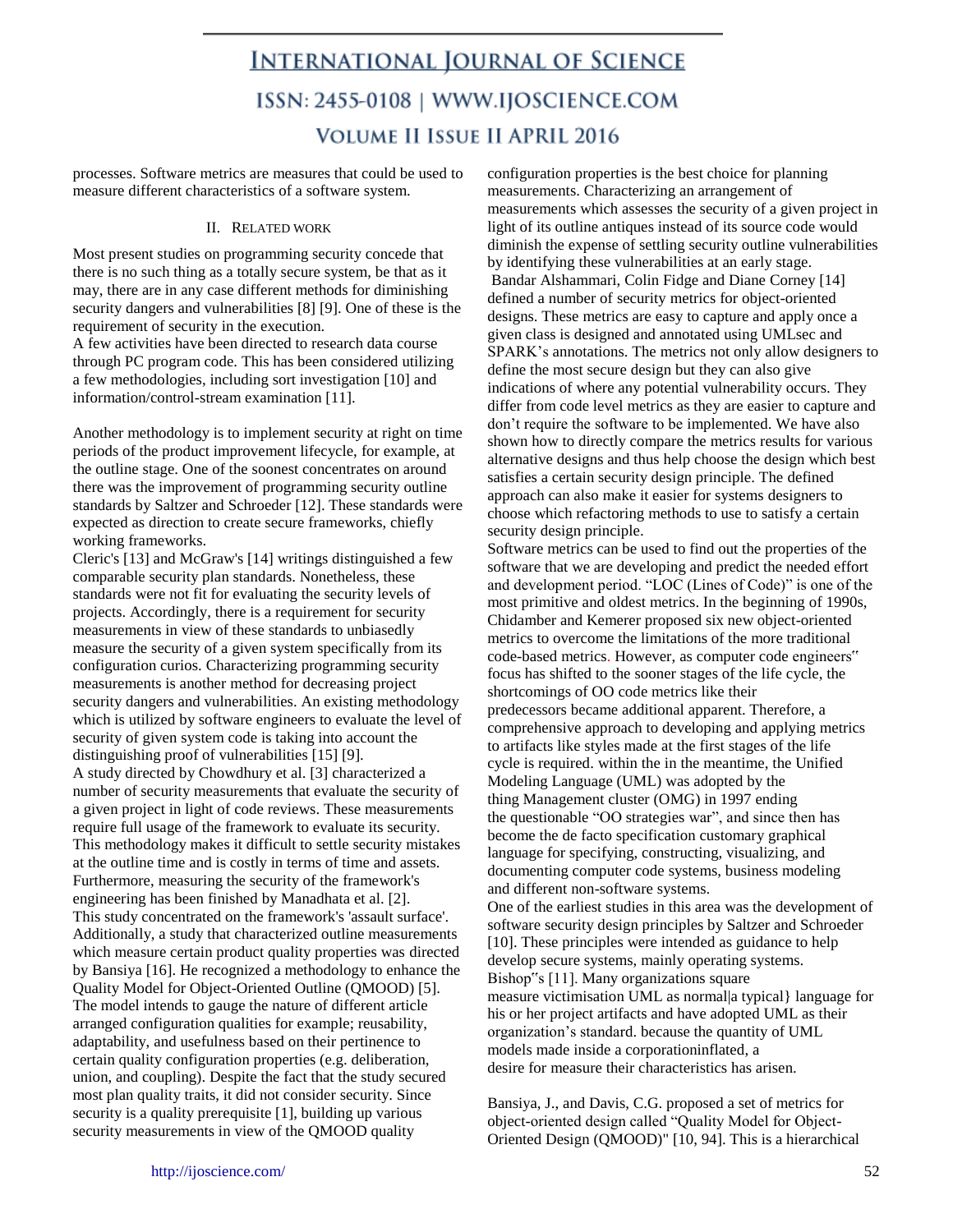model for the assessment of high level design quality attributes of object-oriented design which is called as QMOOD. This model evaluates the structural and behavioral design properties of classes, objects and their relationships using a suite of objectoriented design metrics. This hierarchical model relates design properties of encapsulation, modularity, coupling, and cohesion to high-level quality attributes such as flexibility, reusability and complexity. The relationship from design properties to quality attributes are weighted in accordance with their influence and importance. A key attribute of the model is that it can be easily modified to include different relationships and weights. The model is empirically validated on large commercial object-oriented systems.

Aggarwal, K.K., et al. proposed a model for integrated complexity measurement for measuring the software complexity based on lines of code, average variable statement, cyclomatic complexity and degree of control nesting [3]. Chae, H.S., et al. presented an approach for improving the cohesion by considering the characteristics of the dependent instance variables in an object-oriented program. They investigated the effects of dependent instance variables on cohesion metrics for object-oriented programs and they proposed an approach to identifying the dependency relations among instance variables [18].

Aggarwal, K.K., et al. proposed two design metrics for objectoriented software and these metrics are analytically evaluated against Weyuker's properties of measures [4].

Aggarwal, K.K., et al. conducted an investigation on 22 metrics proposed by various researchers and applied these metrics on projects for empirical study [5].

Sarkar, S., et al. proposed a set of metrics that measure the quality of modularization of a non-object-oriented software system. They proposed design principles to capture the notion of modularity and they defined metrics centered on principles. Their metrics characterize the software from a variety of perspectives as structural, architectural, and notions such as the similarity of purpose and commonality of goals. Their metrics are based on information-theoretic principles and tested their metrics on popular open-source systems [79]. Aggarwal, K.K., et al. conducted effect of design metrics on fault proneness in object-oriented systems. They empirically investigated the relationship between object-oriented design metrics and fault-proneness of object-oriented systems [6]. Sarkar, S., et al. proposed 13 metrics for measuring the modularization of large-scale object-oriented software. Their 13 metrics characterise the quality of modularisation with respect to such object-oriented intermodule dependencies [78]. Alghamdi, J.S. presented a scheme for measuring coupling between program components. His scheme makes the measurement of coupling easier by breaking it down into two major steps and provides a systematic procedure for each step [8].

Kaur, K., and Singh, H. validated component based software development on reuse of software components. They have

validated object-oriented metrics to measure structural properties of commercial software components [52]. Bawane, N., and Srikrishna, C.V. proposed a metric for software and the process of selecting the metrics that support the goal of measuring design and code quality [12]. Kaur, K., and Singh, H. conducted a study on system behavior for object-oriented systems using metrics. They conducted empirical studies using two object-oriented languages [53]. Object-oriented metrics can play an important role in objectoriented software development. The object-oriented metrics are important in the development of successful software applications [31].

Ma, Y.T., et al. (2010), proposed a hierarchical set of metrics for coupling and cohesion. They conducted empirical study on 12 open-source object-oriented software systems for validating their set. Their experimental results show the correlations between cross-level metrics and they provided more effective information about fault-prone classes in practice [66].

Kumar, S.A., et al. proposed the significance of software metrics to quantify design and code quality and discussed on the needs of development and implementation of metrics [62]. Okike, E. presented a pedagogic evaluation about the Chidamber Kemerer LCOM metric using field data from three industrial systems. They suggested that the LCOM metric measures class cohesiveness and appropriateness in the determination of properly and improperly designed classes [68].

Babu, S., and Parvathi, R.M.S. proposed an approach to the computation of dynamic coupling measures in distributed object-oriented systems. The motivation of measures is to complement existing measures that are based on static analysis by actually measuring coupling at runtime in the hope of obtaining better decision and prediction models [9]. Ahmed, M., and Shoaib, M. proposed design metrics to measure real time environment and the aim of the set of new metrics is to measure the design before handing over to the implementation team [7]. The measurement can distinguish the characteristics of entity from another by analysis and drawing the conclusion that software metrics are used to measure the attributes of an entity. It is accepted that quality of software product is strongly dependent on the quality of its design [83, 88]

Yadav, A., and Khan, R.A. proposed coupling metrics for complexity normalization. They proposed a method to improve reliability of object-oriented design by normalizing complexity which is closely correlated with coupling and coupling complexity normalization (CCN) metric is used to minimize complexity of object-oriented design [99]. Chhikara, A., and Chhillar, R.S. proposed an aspect-orientated object-oriented metrics. Aspect-Oriented Paradigm is the emerging paradigms that promise to enhance software design and promotes reuse. Their research studies the object-oriented metrics and how the introduction of aspects affects these metrics [22].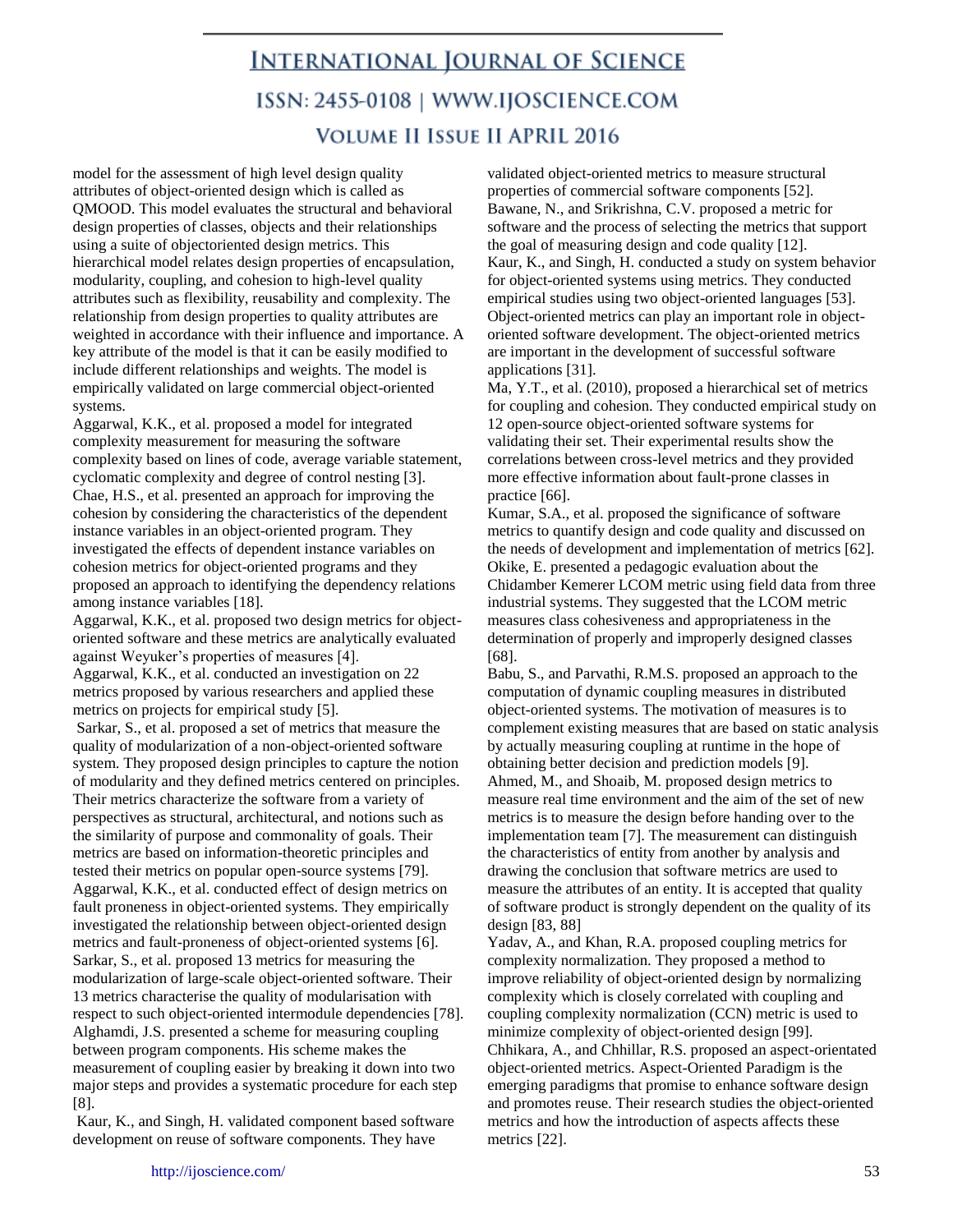Chhikara, A., et al. conducted the impact of different types of inheritance on the object-oriented software. Their research paper focused on effects of inheritance on object-oriented environment [23].

Gandhi, P., and Bhatia, P.K. proposed two metrics called Message Received Coupling (MRC) and Degree of Coupling (DC) metrics for the automatic detection of design problems along with an algorithm to apply these metrics to redesign an object oriented source code. They designed a Method Calling Graph for calculating the value of proposed metrics [38]. Sharma, R., and Chhillar, R.S. discussed the merits and demerits of various metrics. They proposed a new system for measuring the goodness of implementation phase. The concept of object-oriented metrics has also been explored [84]. Sharma, A.H., et al. presented a review of the quality metrics suites of CK, MOOD, and LK metrics. They select some metrics and discard other metrics based on the definition and capability of the metrics [86].

Reda, S., et al. presented a methodology for software design quality assessment. Their methodology helps the designer to measure and assess the changes in design due to design enhancements. They illustrated the methodology using practical software design examples and analyzed its utility in industrial projects [75].

Kumar, R., and Gupta, D., proposed heuristics for objectoriented metrics. They proposed heuristics for CK, MOOD, and LK object-oriented metrics [60].

Krishnaiah, R.V., and Prasad, B.S. (2012), studied a suite of metrics for object-oriented design. The metric values have been calculated using a semi-automated tool. They analyzed the resulting values of CK and MOOD metrics and provided significant insight about the object oriented characteristics of the projects [59].

Dubey, S.K., and Rana, A. proposed a fuzzy model to quantify maintainability of object-oriented software system using Chidamber and Kemerer object-oriented metrics. The model takes object-oriented projects and evaluates its maintainability and fuzzy model is validated by using analytical hierarchy processing technique [32].

Dubey, S.K., et al. (2012), reviewed object-oriented metrics and they analyzed the difference between the object-oriented metrics and they studied object-oriented metrics which assures to reduce cost and the maintenance effort by serving as early predictors to estimate software faults [33].

Dash, Y, et al. (2012), studied artificial neural network and they explored the application of evaluate maintainability of the object-oriented software and they studied maintenance effort [30].

Chawla, M.K., and Chhabra, I. (2012), has conducted mapping of program characteristics into five structural complexity metrics and behavior of an information system. They applied and obtained results from three java based sorting programs [21].

Jyothi, V.E., et al. (2012), have studied agile software development refactoring to improve software quality and improve software internal structure without changing its behavior. They proposed an object-oriented software metric tool called "Metric Analyser" and the tool was tested on different codebases [47].

Gupta, A., et al. discussed the most commonly used metrics suite of CK, MOOD and LI on the basis of characteristic they measure. Further, they identified strengths and weaknesses of these metrics and concluded that none of the metrics suite is foolproof. Moreover, there is no single metric that can measure all the aspects of an object-oriented System [41]. Sharma, A.K., et al. reviewed the metrics of CK, MOOD, and LK metrics. They analyzed the metrics and recommended that are useful in evaluation of software quality [85].

Patidar, K., et al. (2013), presented a measurement of the coupling and cohesion between objects that measures the association between numbers of classes, check the direct dependencies, indirect dependencies, I/O dependencies, number of out and in metrics in object-oriented programming [71].

Michura, J., et al. proposed a set of metrics to quantify and measure the attributes. They proposed complexity metrics which are used to determine the difficulty in implementing changes through the measurement of method complexity, method diversity, and complexity density [67].

Lamrani, M., et al. (2013), presented an approach to express software design metrics based on a formal definition of the UML Meta model. They applied their approach to the well known suite of metrics called the CK metrics and MOOD metrics [63].

Chawla, S. (2013), has reviewed the set of MOOD and QMOOD metrics sets and they discussed the usefulness of each metrics [20].

Kaur, A., and Kaur, P.J. (2013), studied class cohesion metrics measured during the design phase to predict software quality. They used cohesion to evaluate class based on the information that is available during design phases [50].

In this paper we characterize several security outline measurements. They can be utilized to think about various plans for the same program and recognize the best outline for a certain security plan guideline. They do this by recognizing potential data stream taking into account examining the programming quality properties characterized in the QMOOD.

#### III. CONCLUSION

The design metrics play an important role in helping designer and developers to understand design aspects of software and it improves the software quality and productivity. In general, object-oriented metrics serve many purposes for software engineers and software metrics are used by the project manager, developer, and tester in assuring the quality of the software products. In today's software development environment, object-oriented design and development is important and there is strong relationship between the objectoriented metrics and the testability efforts in object-oriented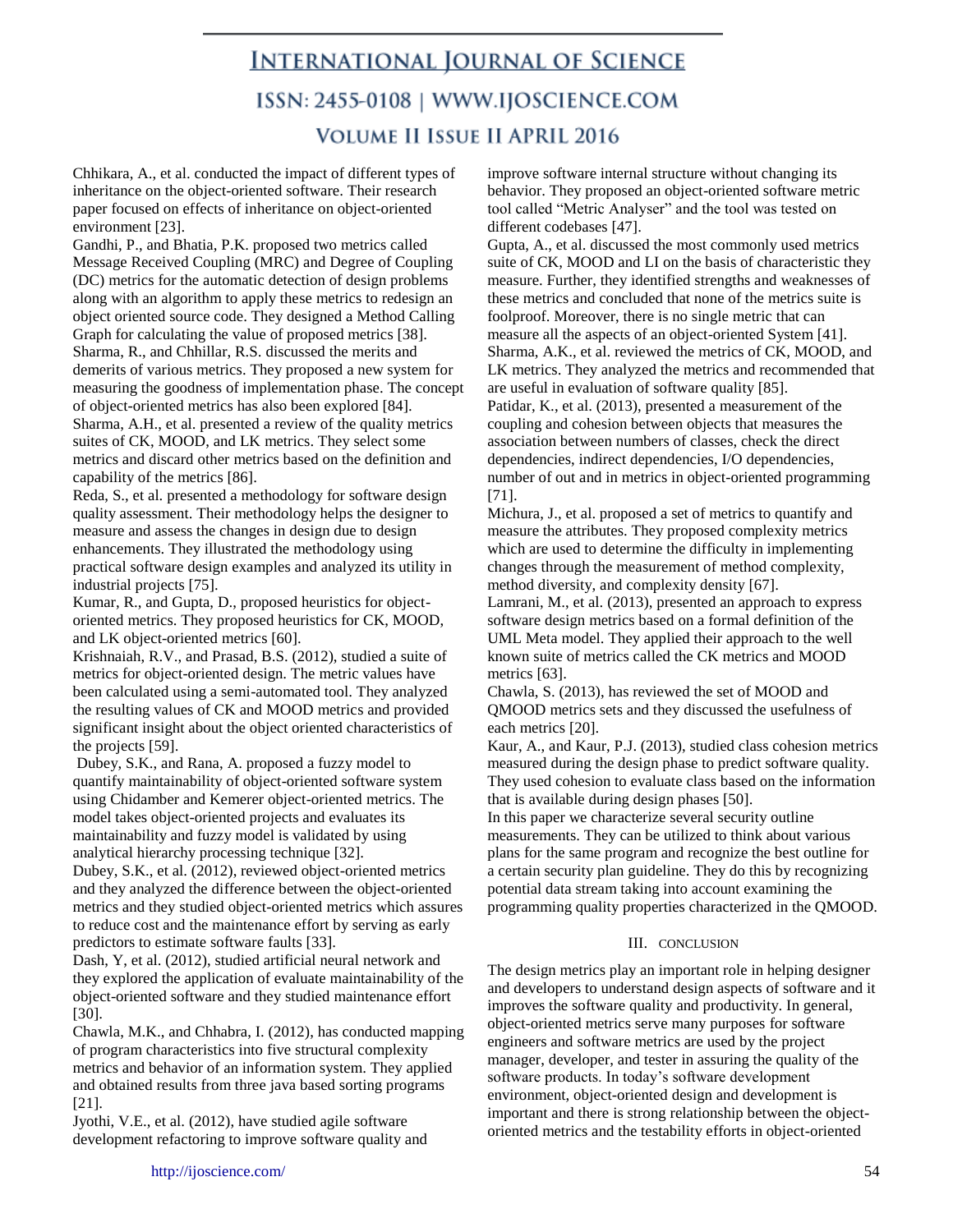system. This paper has analyzed the most referred objectoriented design metrics proposed by Chidamber and Kemerer, MOOD metrics set, and Lorenz and Kidd metrics. This paper also discussed the recently proposed "Comprehensive Metrics" suite for object-oriented design quality assessment and the review of object-oriented metrics proposed by various researchers and their significances are also outlined. The use of existing metrics and development of new metrics will be important factors in future software engineering process and product development [37, 46, 93, and 94]. In future, research work will be based on using software metrics in software development for the improvement of the time schedule, cost estimates and quality and can be improved through software metrics.

#### **REFERENCES**

- [1]. Sachitano, R. O. Chapman, and J. A. Hamilton, "Security in software architecture: a case study," in Proceedings from the Fifth Annual IEEE SMC Information Assurance Workshop, 2004, pp. 370-376.
- [2]. P. K. Manadhata, K. M. C. Tan, R. A. Maxion, and J. M. Wing, "An Approach to Measuring A System's Attack Surface," Carnegie Mellon University, Pittsburgh, PA August 2007.
- [3]. I. Chowdhury, B. Chan, and M. Zulkernine, "Security metrics for source code structures," in Proceedings of the Fourth International Workshop on Software Engineering for Secure Systems Leipzig, Germany: ACM, 2008.
- [4]. E. A. Schneider, "Security architecture-based system design," in Proceedings of the 1999 workshop on New Security Paradigms Caledon Hills, Ontario, Canada: ACM, 2000.
- [5]. J. Bansiya and C. G. Davis, "A hierarchical model for objectoriented design quality assessment," IEEE Transactions on Software Engineering, vol. 28, pp. 4- 17, 2002.
- [6]. J. Jürjens, Secure Systems Development with UML: Springer, 2005.
- [7]. J. Barnes, High Integrity Software: The SPARK Approach to Safety and Security. London, Great Britain: Addison-Wesley, 2003.
- [8]. G. McGraw, Software Security: Building Security In. Upper Saddle River, NJ: Addison-Wesley, 2006.
- [9]. M. Howard and D. LeBlanc, Writing Secure Code.Redmond, Wash.: Microsoft Press, 2002.
- [10]. D. Volpano, G. Smith, and C. Irvine, "A sound type system for secure flow analysis," Journal of Computer Security, vol. 4, pp. 167-187, January 1996.
- [11]. A. Sabelfeld and A. C. Myers, "Language-based informationflow security," IEEE Journal on Selected Areas in Communications, vol. 21, pp. 5-19, 2003.
- [12]. J. H. Saltzer and M. D. Schroeder, "The protection of information in operating systems," in Proceedings of the IEEE, 1975, pp. 1278-1308.
- [13]. M. Bishop, Computer Security: Art and Science. Boston: Addison-Wesley, 2003.
- [14].Bandar Alshammari, Colin Fidge and Diane Corney," Security Metrics for Object-Oriented Class Designs", QSIC 2009

Proceedings of : Ninth International Conference on Quality Software , August 24-25, 2009, Jeju, Korea. (In Press)

- [15]. K. Maruyama, "Secure refactoring: improving the security level of existing code," in Proceedings of the Second Internation Conference on Software and Data Technologies Barcelona, Spain, 2007.
- [16]. J. Bansiya, "A Hierarchical Model for Quality Assessment of Object-Oriented Designs," Ph.D. Thesis, University of Alabama in Huntsville, 1997.
- [17]. C. T. Wu, A comprehensive introduction to objectoriented programming with Java, 1st ed. Boston, MA: McGraw Hill Higher Education, 2008.
- [18]. K. Maruyama and K. Tokoda, "Security-Aware Refactoring Alerting its Impact on Code Vulnerabilities," in 15th Asia-Pacific Software Engineering Conference, 2008. APSEC '08. , 2008, pp. 445-452.
- [19].L. C. Briand, J. W. Daly, and J. Wust, "A unified framework for cohesion measurement in object-oriented systems," in Proceedings of the Fourth International Software Metrics Symposium., 1997, pp. 43-53.
- [20]. M. Fowler, Refactoring: Improving The Design Of Existing Code. Reading, MA: Addison-Wesley, 1999.
- [21].B. Chess and J. West, Secure programming with static analysis. Upper Saddle River, NJ: Addison-Wesley, 2007.
- [22].Abreu, F.B., and Melo, W., "Evaluating the Impact of Object-Oriented Design on Software Quality," Proceedings of the 3rd International Software Metrics Symposium, IEEE, Berlin, Germany, March, 1996.
- [23].Alemneh, E., "Current States of Aspect Oriented Programming Metrics," International Journal of Science and Research, Volume 3 Issue 1, January 2014, pp. 142-146.
- [24].Aggarwal, K.K., Singh, Y., and Chhabra, J.K., "A Multiple Parameter Software Complexity Measure," The Journal of Computer Society of India, Vol. 33, No 1, March 2003, pp. 22- 30.
- [25]. Aggarwal, K.K., Singh, Y., Kaur, A., and Malhotra, R., "Software Design Metrics for Object-Oriented Software," Journal of Object Technology, Vol. 6, No. 1, January-February 2006, pp. 121-138.
- [26].Aggarwal, K.K., Singh, Y., Kaur, A., and Malhotra, R., "Empirical Study of Object-Oriented Metrics," Journal of Object Technology, Vol. 5. No. 8, November-December 2006, pp. 149- 173.
- [27]. Aggarwal, K.K., Singh, Y., Kaur, A., and Malhotra, R., "Investigating effect of Design Metrics on Fault Proneness in ObjectOriented Systems", Journal of Object Technology, Vol. 6, No. 10, November-December 2007, pp. 127-141.
- [28]. Ahmed, M., and Shoaib, M., "Novel Design Metrics to Measure Real Time Environment Application Design," Journal of American Science, 7(7), 2011, pp. 222-226.
- [29].Alghamdi, T.S., "Measuring Software Coupling," The Arabian Journal for Science and Engineering, Vol. 33, No. 1B, April 2008 , pp. 119-129.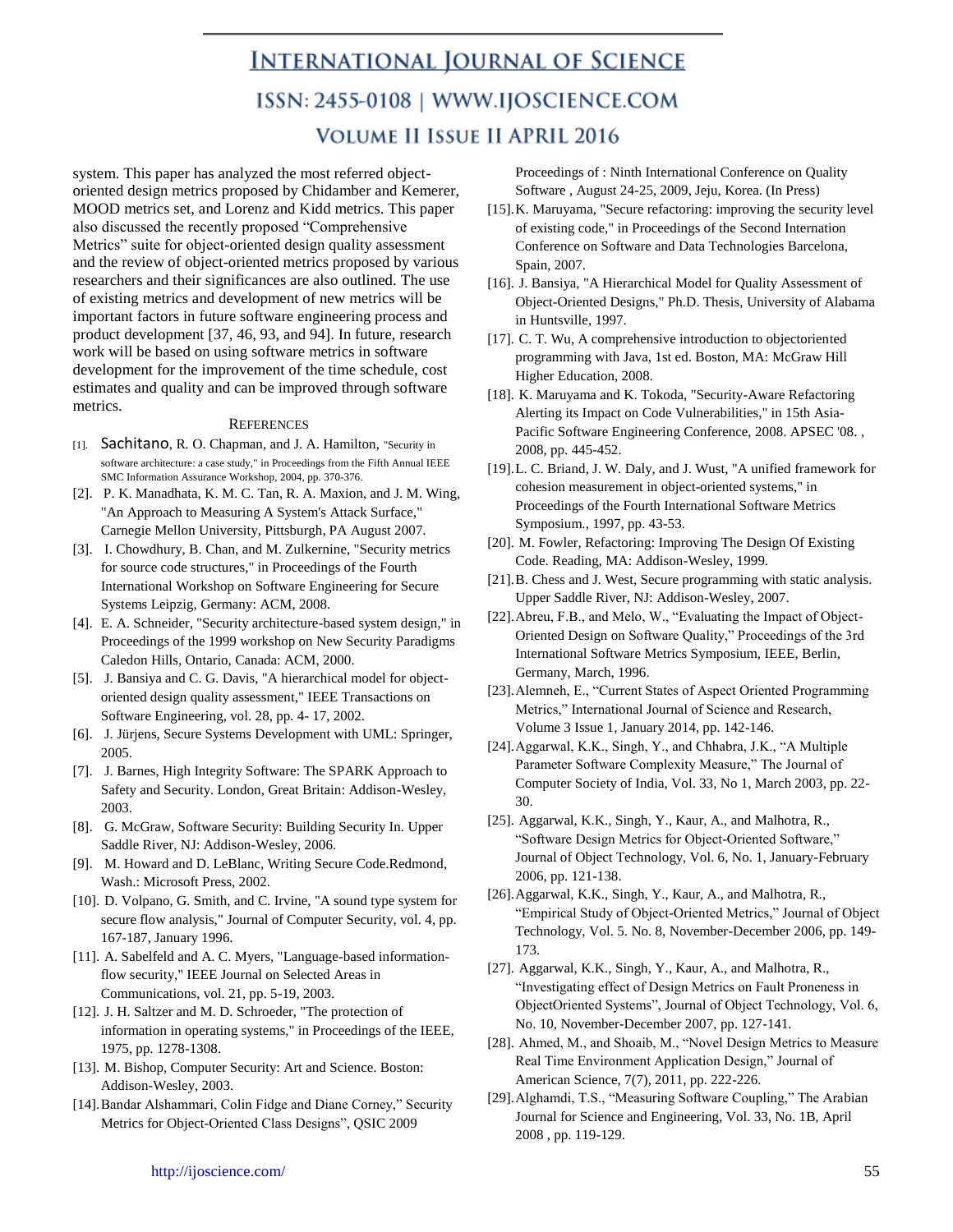- [30].Babu, S., and Parvathi, R.M.S., "Design Dynamic Coupling Measurement of Distributed Object Oriented Software Using Trace Events," Journal of Computer Science, 7 (5), 2011, pp. 770-778.
- [31]. Bansiya, J., and Davis, C.G., "Hierarchical Model for Object-Oriented Design Quality Assessment," IEEE Transactions on Software Engineering, Vol. 28, No. 1, January 2002, pp. 4-17.
- [32].Basili, V.R., Briand, L.C., and Melo, W.L., "A Validation of Object-Oriented Design Metrics as Quality Indicators," IEEE Transactions on Software Engineering, Vol. 22, No. 10, October 1996, pp. 751-761.
- [33]. Bawane, N., and Srikrishna, C.V., "A Survey of Quality Assessment through Object-Oriented Metrics," CSI Communications, Vol. 33, No 7, October 2009, pp. 21-25.
- [34].Bhatia, P.K., and Mann, R., "An Approach to Measure Software Reusability of OO Design," Proceedings of 2nd National Conference on Challenges and Opportunities in Information Technology, RIMT-IET, Mandi Gobindgarh, March 2008, pp. 26-30.
- [35].Bieman, J.M., and Ott, L, M., "Measuring Functional Cohesion," IEEE Transactions on Software Engineering, Vol.20, No.8, August 1994, pp. 644-657.
- [36]. Briand, L.C., Morasca, S., Basili, V.R., "Property-Based Software Engineering Measurement," IEEE Transactions on Software Engineering, Vol. 22, No.1, January 1996, pp. 68-85.
- [37].Chae, H.S., and Bae, D.H., "Improving Cohesion Metrics for Classes by Considering Dependent Instance Variables," IEEE Transactions on Software Engineering, Vol. 30, No. 11, November 1998, pp. 826-832.
- [38].Chauhan, R., Singh, R., Saraswat, A., Joya, A.H., Gunjan, V.K., "Estimation of Software Quality using Object Oriented Design Metrics," International Journal of Innovative Research in Computer and Communication Engineering, Vol. 2, Issue 1, January 2014, pp. 2581-2586.
- [39].Chae, H.S., Kwon, Y.R., and Bae, D.H., "Improving Cohesion Metrics for Classes by Considering Dependent Instance Variables," IEEE Transactions on Software Engineering, Vol. 30, No. 11, October 2004, pp. 826-832.
- [40]. Chandrika, S.M., Babu, E.S., and Srikanth, N., "Conceptual Cohesion of Classes in Object Oriented Systems," International Journal of Computer Science and Telecommunications, Volume 2, Issue 4, July 2011.
- [41].Chawla, S., "Review of MOOD and QMOOD Metric Sets," International Journal of Advanced Research in Computer Science and Software Engineering, Vol. 3, Issue 3, March 2013, pp. 448-451.
- [42]. Chawla, M.K., and Chhabra, I., "A Multiple Parameter Software Complexity Measure," International Journal of Engineering Research and Technology, Vol. 1 Issue 5, July 2012, pp. 1-5.
- [43].Chhikara, A., and Chhillar, R.S., "Impact of Aspect Orientation on Object Oriented Software Metrics," International Journal on

Computer Science and Engineering, Vol. 2 No. 3, June-July 2011, pp. 466-469.

- [44].Chhikara, A., Chhillar, R.S., and Khatri, S., "Evaluating the Impact of Different Types of Inheritance on the Object Oriented Software Metrics," International Journal of Enterprise Computing and Business Systems, Vol.1 Issue 2 July 2011.
- [45].Chidamber, S.R., and Kemerer, C.F., "A Metrics Suite for Object-Oriented Design," IEEE Transactions on Software Engineering, Vol. 20, No. 6, June 1994, pp. 476-493.
- [46]. Chidamber, S.R., Darcy, D.P., and Kemerer, C.F., "Managerial use of Metrics for Object-Oriented Software: An Exploratory Analysis," IEEE Transactions on Software Engineering, Vol.24, No. 8. August 1998, pp. 629 – 639.
- [47]. Churcher, N.I., and Sheppard, M.J., "Comments on a Metrics Suite for Object – Oriented Design," IEEE Transactions on Software Engineering, Vol.21, No.3, March 1995, pp. 263-265.
- [48].Dallal, J.A., "Mathematical Validation of Object-Oriented Class Cohesion Metrics," International Journal of Computers, Issue 2, Vol. 4, 2010, pp. 45-52.
- [49]. Dallal, J.A., "Measuring the Discriminative Power of Object-Oriented Class Cohesion Metrics," IEEE Transactions on Software Engineering, Vol. 37, No. 6, November-December 2011, pp. 788-804.
- [50]. Dange, A.S., Joshi, S. D., " Fault Prediction in Object Oriented System Using the Coupling and Cohesion of Classes," International Journal of Computer Science and Management Studies, Vol. 11, Issue 02, August 2011, pp. 48-51.
- [51]. Dash, Y, Dubey, S.A., and Rana, A., "Maintainability Prediction of Object Oriented Software System by Using Artificial Neural Network Approach," International Journal of Soft Computing and Engineering, Vol. 2, Issue. 2, May 2012, pp. 420-423.
- [52].Dubey, S.K., and Rana, A., "A Comprehensive Assessment of Object-Oriented Software Systems Using Metrics Approach," International Journal on Computer Science and Engineering, Vol. 2, No. 8, 2010, pp. 2726-2730.
- [53].Dubey, S.K., and Rana, A., "A Fuzzy Approach for Evaluation of Maintainability of Object Oriented Software System," International Journal of Computer Applications, Vol. 49, No 21, July 2012, pp. 1-6.
- [54]. Dubey, S.K., Sharma, A., and Rana, A., "Comparison Study and Review on Object- Oriented Metrics," Global Journal of Computer Science and Technology, Vol. 12, Issue 7, April 2012, pp. 38-47.
- [55]. Emam, K.E., and Melo, W., "The Prediction of Faulty Classes Using Object-Oriented Design Metrics," Institute for Information Technology, National Research Council, 1999, Canada.
- [56]. Emam, K.E., Melo, W., and Machado, J.C., "The Prediction of Faulty Classes Using Object-Oriented Design Metrics," The Journal of Systems and Software, 56(2001), 2001, pp. 63-75.
- [57].Fenton, N.E., and Pfleeger, S.L., Software Metrics: A Rigorous and Practical Approach, Thomson Asia, Singapore, 2004.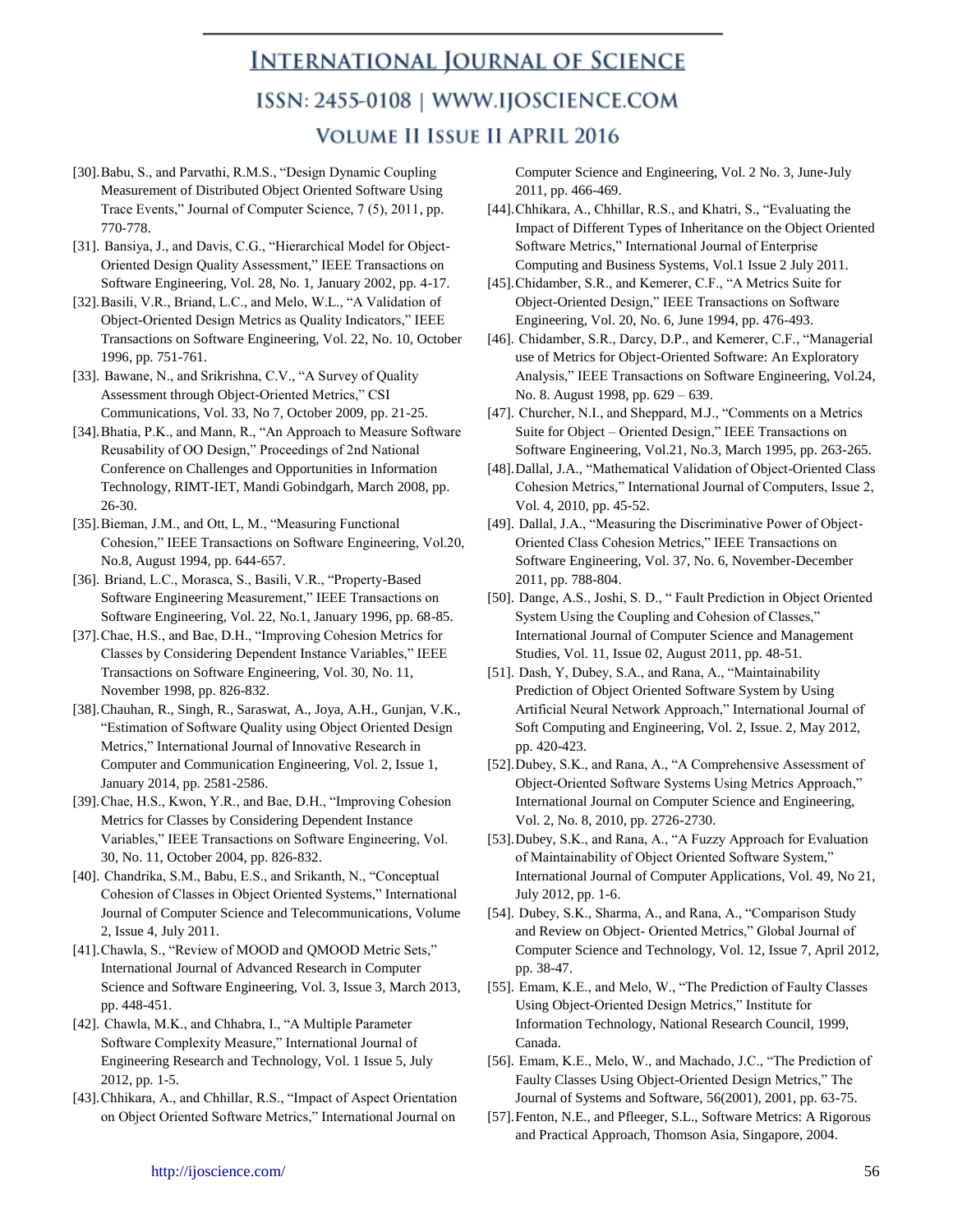- [58]. Fernando, W.K.S.D., Wijayarathne, D.G.S.M., Fernando, J.S.D., Mendis, M.P.L., and Guruge, I., "The Importance of Software Metrics: Perspective of a Software Development Projects in Sri Lanka," Proceedings of the SAITM Research Symposium on Engineering Advancements, Sri Lanka, April 2014, pp. 91-95.
- [59].Gandhi, P., and Bhatia, P.K., "Optimization of Object-Oriented Design using Coupling Metrics," International Journal of Computer Applications, Vol. 27, No 10, August 2011, pp. 41- 44.
- [60].Gelinas, J.F., Badri, M., and Badri, L., "A Cohesion Measure for Aspects," Journal of Object Technology, Vol. 5, No. 7, SeptemberOctober 2006, pp. 97 - 114.
- [61].Goyal, G., and Patel, S., "Analysis of Object Oriented Class Inheritance and Interfaces Using Coupling Measures," International Journal of Engineering and Social Science, Vol. 2, Issue5, 2012, pp. 93-103.
- [62]. Gupta, A., Batra, G., and Vijaylaxmi., "Analyzing Theoretical Basis and Inconsistencies of Object Oriented Metrics," International Journal on Computer Science and Engineering, Vol. 4, No 5, May 2012, pp. 803- 808.
- [63].Harrison, R., Counsel, S.J. and Nithi, R.V., "An Evaluation of the MOOD Set of Object-Oriented Software Metrics," IEEE Transactions on Software Engineering, Vol.24, No.6, June 1998, pp.491-496.
- [64].Hitz, M., and Montazeri, B., "Chidamber and Kemmerer's Metrics Suite: A Measurement Theory Perspective," IEEE Transactions on Software Engineering, Vol.22, No4, April 1996, pp.267-271.
- [65].Jassim, F., and Altaani, F., "Statistical Approach for Predicting Factors of MOOD Method for Object Oriented," International Journal of Computer Science Issues, Vol. 10, Issue 1, No. 1, January 2013, pp. 589- 593.
- [66].Jayalakshmi, N and Satheesh, N., "Software Quality Assessment in Object Based Architecture," International Journal of Computer Science and Mobile Computing, Vol. 3, Issue. 3, March 2014, pg.941 – 946.
- [67].Jones, C., "Evaluating Software Metrics and Software Measurement Practices," Version 4, Namcook Analytics, March 2014. (http://Namcookanalytics.com).
- [68].Jyothi, V.E., Srikanth, K., and Rao, K.N., 2012, "Effective Implementation of Agile Practices – Object Oriented Metrics Tool to Improve Software Quality," International Journal of Software Engg. and Applications, Vol. 3, No 4, pp. 13-24.
- [69].Kan, S.H., Metrics and Models in Software Quality Engineering, Pearson Education, India, 2006.
- [70]. Kanmani, S., Sankaranarayanan, V., and Thambidurai, P.,"External System Characteristics Assessment Using Object-Oriented Inheritance Metrics," The Journal of Computer Society of India, Vol. 32, No 2, June 2002, pp. 5-12.
- [71].Kaur, A., and Kaur, P.J.,"Class Cohesion Metrics in Object Oriented Systems," International Journal of Software and Web Sci., 3(2), Dec 2013, pp. 78-82.
- [72].Kapila, H., and Singh, S., "Bayesian Inference to Predict Smelly classes Probability in Open Source Software," International Journal of Current Engineering and Technology, Vol.4, No.3, June 2014, pp. 1724-1728.
- [73].Kaur, K., and Singh, H., "Metrics to Evaluate Object-Oriented Software Components" CSI Communications, Vol. 31, No 11, February 2008, pp. 23-26.
- [74].Kaur, K., and Singh, H., "Exploring Design Level Class Cohesion Metrics," Journal of Software Engineering and Applications, Vol. 3, 2010, pp. 384-390.
- [75].Kaur, K., and Singh, H., "An Investigation of Design Level Class Cohesion Metrics," International Arab Journal of Information Technology, Vol. 9, No. 1, 2012, pp. 66-73.
- [76].Kaur, M., Batra, P., and Khare, A., "Static Analysis and Run-Time Coupling Metrics," International Journal of Information Technology and Knowledge Management, Vol. 3, No. 2, July-December 2010, pp. 707-710.
- [77].Kaur, P.J., Verma, A., and Thapar, S., "Software Quality Metrics for Object-Oriented Environments," Proceedings of National Conference on Challenges and Opportunities in Information Technology, RIMT-IET, Mandi Gobindgarh, 2007, pp. 13-16.
- [78].Kitchenham, B., Pfleeger, S.L., and Fenton, N., "Towards a Framework for Software Measurement Validation," IEEE Transactions on Software Engineering, Vol. 21, No.12, December 1995, pp. 929-943.
- [79].Koh, T.W., Selmat, M.H., Ghani, A.A.A., and Abdullah, R., "Review of Complexity Metrics for Object Oriented Software Products," International Journal of Computer Science and Network Security, Vol.8, No.11, November 2008, pp. 314-320.
- [80].Krishnaiah, R.V., and Prasad, B.S., "Analysis of Object Oriented Metrics," International Journal of Computational Engineering Research, Vol. 2, Issue 5, September 2012, pp. 1474 – 1479.
- [81].Kumar, R., and Gupta, D., "Heuristics Based on Object Oriented (OO) Metrics," International Journal of Emerging Technology and Advanced Engineering, Vol. 2, Issue 5, May 2012, pp. 393- 395.
- [82].Kumari, R and Jaspreet., "Implementation of Hybrid Metrics to Evaluate Software Performance Encapsulating CK Metrics," International Journal of Engineering Research and Technology, Vol. 2, Issue 3, March 2013, pp. 1-4.
- [83].Kumar, S.A., Kumar, T.A, and Swarnalatha, P., "Significance of Software Metrics to Quantify Design and Code Quality," International Journal of Computer Applications, Vol. 11, No.9, December 2010, pp. 36-42.
- [84].Lamrani, M., Amrani, Y.E., and Ettouhami, A., "A Formal Definition of Metrics for Object Oriented Design: MOOD Metrics," Journal of Theoretical and Applied Information Technology, Vol. 49, No 1, March 2013, pp. 1-10.
- [85].Lorenz, M., 1993, Object-Oriented Software Development, A practical guide, PTR prentice Hall, Englewood Cliffs, New Jersey, 1993.